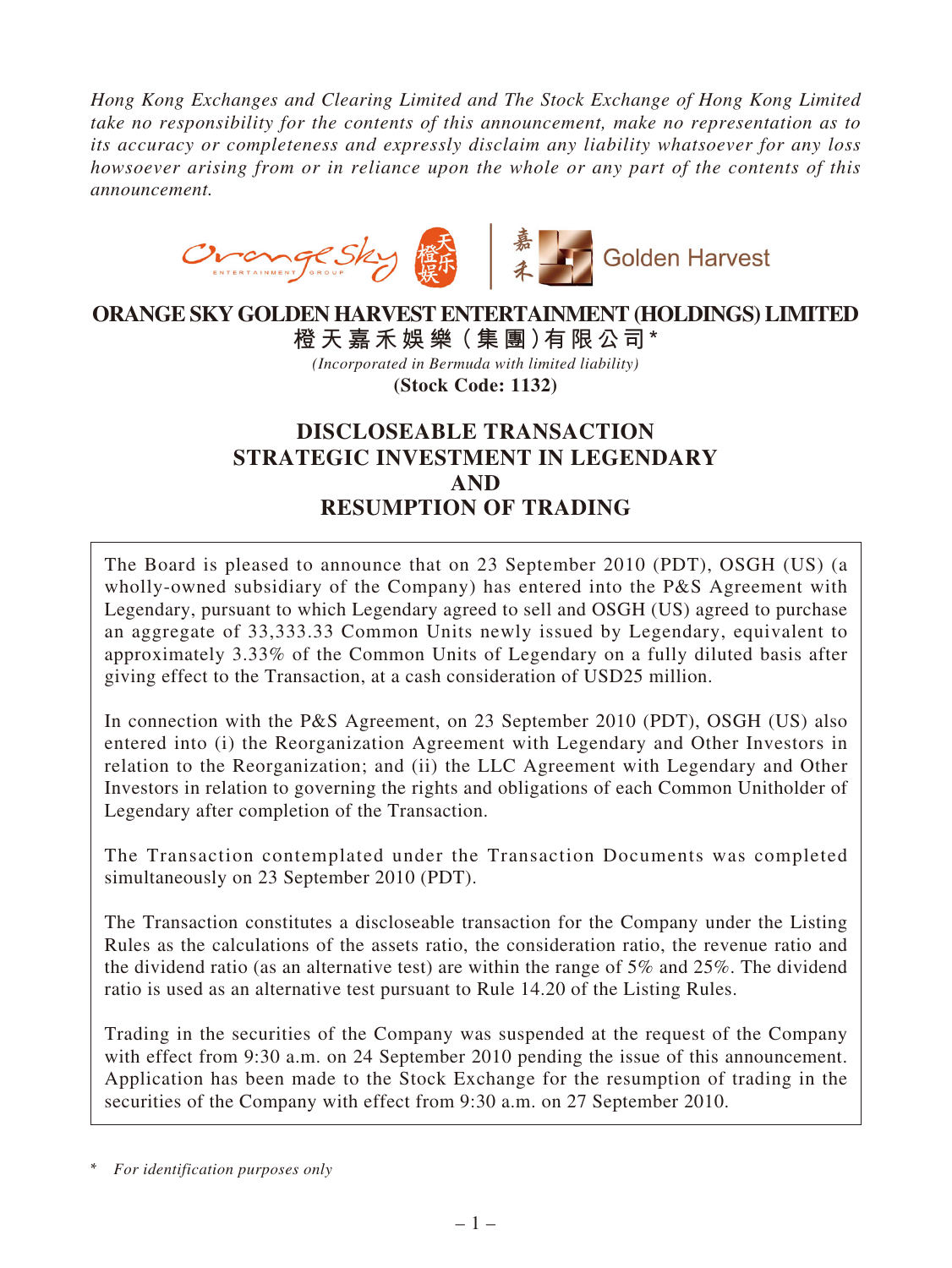### **THE TRANSACTION**

The Board is pleased to announce that on 23 September 2010 (PDT), OSGH (US) (a whollyowned subsidiary of the Company) entered into a purchase and sale agreement (the "**P&S Agreement**") with Legendary, pursuant to which Legendary agreed to sell and OSGH (US) agreed to purchase an aggregate of 33,333.33 Common Units newly issued by Legendary, equivalent to approximately 3.33% of the Common Units of Legendary on a fully diluted basis after giving effect to the Transaction, at a cash consideration of USD25 million which was paid at completion (i.e. 23 September 2010). The Consideration was determined on normal commercial terms and arrived at after arm's length negotiations between the parties with reference to the valuation of market comparables with respect to Legendary that are publicly traded in the North America market, and such valuation information can be accessible in Bloomberg.

In connection with the transactions contemplated by the P&S Agreement, on 23 September 2010 (PDT), OSGH (US) also entered into (i) the Agreement and the Plan of Reorganization of Legendary (the "**Reorganization Agreement**") with Legendary and Other Investors in relation to the Reorganization; and (ii) the Third Amended and Restated Limited Liability Company Agreement (the "**LLC Agreement**") with Legendary and Other Investors in relation to governing the rights and obligations of each Common Unitholder of Legendary after completion of the Transaction. Legendary will apply the proceeds from the sale of the Common Units to the Company to finance its Reorganization.

Under the LLC Agreement, OSGH (US), as a strategic investor in Legendary, is entitled to appoint one director to the board of directors of Legendary which will initially consists of six members (including the one appointed by OSGH (US)). Common Unitholders (including OSGH (US)) are entitled to distributions on pro rata in accordance with the number of Common Units held by such holders. Transfers of Common Units by OSGH (US) to (i) third parties that are competitors of Legendary or participants in Legendary's industry (other than through other financial, non-strategic investments) or (ii) other members of Legendary or affiliates of other members of Legendary are subject to transfer restrictions set forth in the LLC Agreement.

The Transaction contemplated under the Transaction Documents was completed simultaneously on 23 September 2010 (PDT).

#### **NON-BINDING MOU**

On 23 September 2010 (PDT), the Company signed a non-binding Memorandum of Understanding ("**MOU**") with Legendary, pursuant to which the two parties intend to explore the possibility of engaging in strategic opportunities with respect to the co-production of local language motion pictures intended for theatrical exhibition in China (subject to the approvals of applicable Chinese authorities), the development of online, mobile and video games, and the Company's theatrical distribution in China, provided that each of the foregoing is subject to any applicable approval and consent rights of Legendary's co-production, co-financing and other partners and third parties owning or controlling rights in such motion pictures, games and other properties.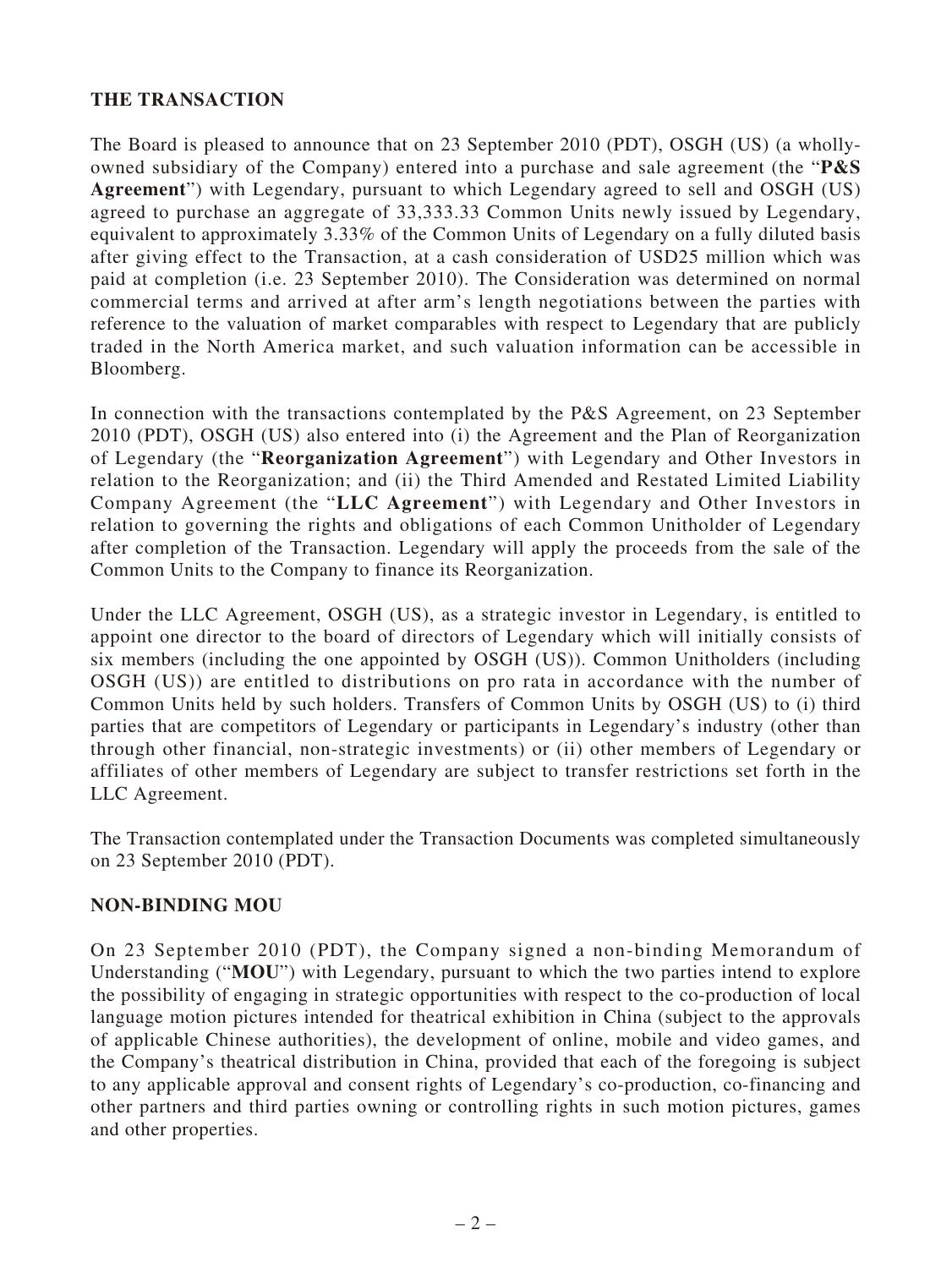After completion of the Reorganization, the management of Legendary has agreed to use its reasonable efforts to procure a legally binding status of the Company as a preferred partner of Legendary, under which the Company will be offered the first right to negotiate and the right to match with respect to Legendary's commercial ventures in China relating to the strategic opportunities contemplated by the MOU and described in this announcement, as both parties deepen their business engagement.

The MOU is not intended to be, and does not constitute, a legally binding agreement between the parties with respect to the matters addressed therein.

## **INFORMATION ABOUT THE COMPANY, OSGH (US) AND LEGENDARY**

#### **The Company**

The Company is a company incorporated in Bermuda with limited liability, the shares of which are listed on the Main Board of the Stock Exchange.

The principal business activities of the Group are in production, financing, distribution and theatrical exhibition of motion pictures. As of June 2010, the Group operates 29 multiplexes with collectively 229 screens across Mainland China, Hong Kong, Taiwan and Singapore and is a leading distributor in the region.

## **OSGH (US)**

OSGH (US) is a company incorporated in the State of Delaware with limited liability and a wholly-owned subsidiary of the Company. Its principal business activity is investment holding.

#### **Legendary**

Legendary is a Delaware limited liability company. The principal business activity of Legendary is the co-financing and production of theatrical motion pictures.

## **REASONS FOR AND BENEFITS OF THE TRANSACTION**

The Company has been engaged in film production, financing, distribution and exhibition business for decades. It has been always the strategy of the Company to fully integrate into the value chain of the motion picture business. Given the uncertainty of returns in connection with film production and financing, the Company has considered that investing in international studio with a proven track record is a commercially viable business model.

The Board believes that Legendary, with its outstanding track record and promising pipeline motion pictures, represents one of the best available opportunities to the Company for perfecting its strategy.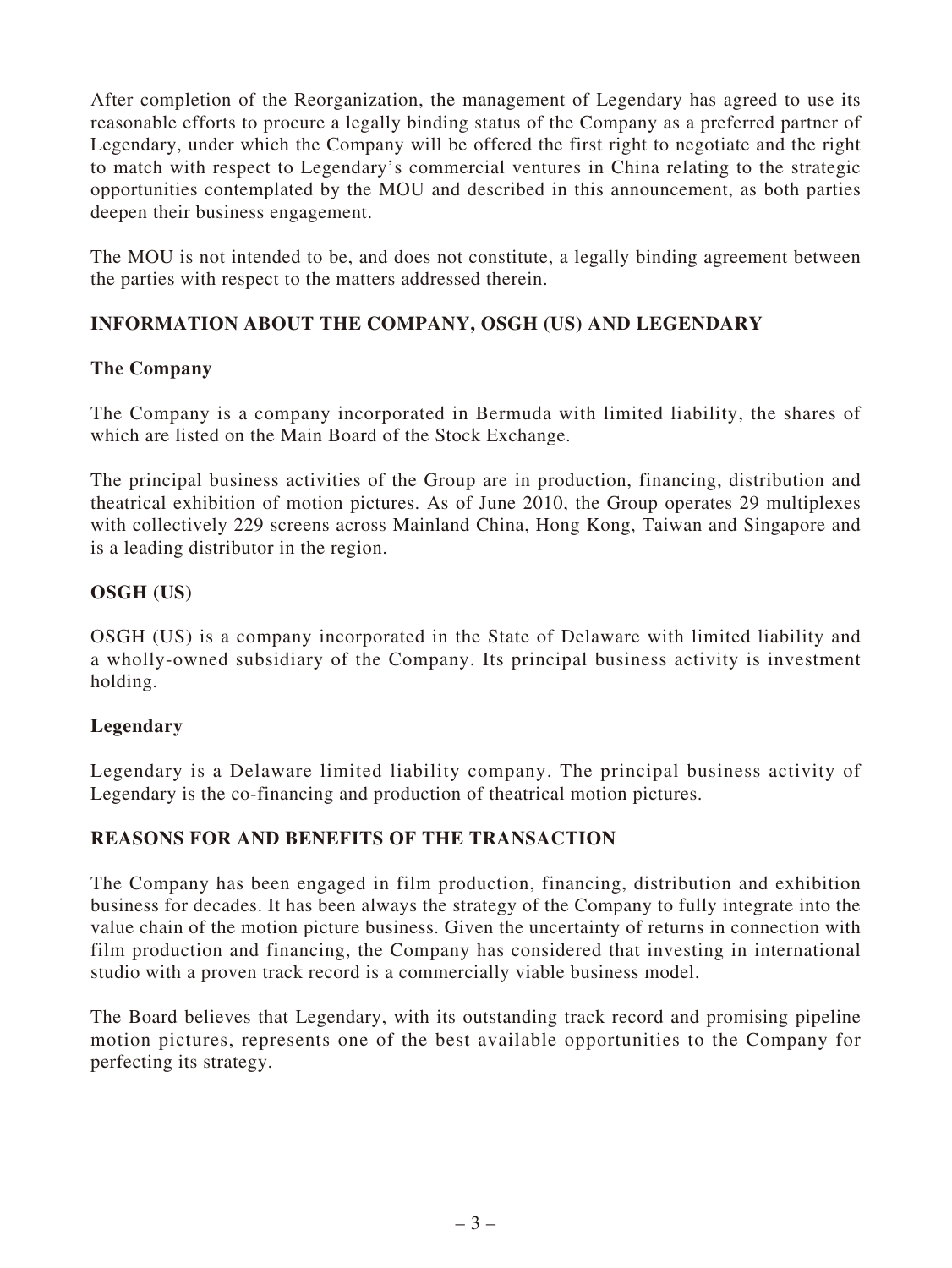The Board considers the terms and conditions contained in each of the Transaction Documents and the Transaction contemplated thereunder are fair and reasonable, and believe that the Transaction is a viable investment which will broaden the asset and earning base of the Group, and as a result beneficial to and in the interests of the Group and its shareholders as a whole. In addition, the strategic partnership with Legendary, if materialized, will open to the Group new opportunities to tap the nascent PRC motion picture market, and bring notable benefits for the Group. The Group funded the Transaction by internal cash surplus.

### **LISTING RULES IMPLICATIONS**

As at the date of this announcement, to the best of the knowledge, information and belief of the Directors, having made all reasonable enquiries, Legendary and the Other Investors and their respective ultimate beneficial owner(s) are independent third parties of the Company and its connected persons.

The Transaction constitutes a discloseable transaction for the Company under the Listing Rules as the calculations of the assets ratio, the consideration ratio, the revenue ratio and the dividend ratio (as an alternative test) are within the range of 5% and 25%. The dividend ratio is used as an alternative test pursuant to Rule 14.20 of the Listing Rules.

The Company has applied to the Stock Exchange for a waiver of the disclosure requirements under Rules 14.58(6) and 14.58(7) of the Listing Rules and as of the date hereof, the Stock Exchange is still considering such waiver application. The Company will continue its discussions with the Stock Exchange in relation to such waiver application and, if required, will make further announcement after the Stock Exchange has reached its final decision regarding such waiver application.

#### **SUSPENSION AND RESUMPTION OF TRADING**

Trading in the securities of the Company was suspended at the request of the Company with effect from 9:30 a.m. on 24 September 2010 pending the issue of this announcement. Application has been made to the Stock Exchange for the resumption of trading in the securities of the Company with effect from 9:30 a.m. on 27 September 2010.

#### **DEFINITIONS**

| "Board"             | the board of Directors                                                                                                                                                                                |
|---------------------|-------------------------------------------------------------------------------------------------------------------------------------------------------------------------------------------------------|
| "Common Unitholder" | holder of Common Units                                                                                                                                                                                |
| "Common Units"      | limited liability company interests in Legendary having<br>rights and obligations set forth in the LLC Agreement                                                                                      |
| "Company"           | Orange Sky Golden Harvest Entertainment (Holdings)<br>Limited, a company incorporated in Bermuda with limited<br>liability, the shares of which are listed on the Main Board<br>of the Stock Exchange |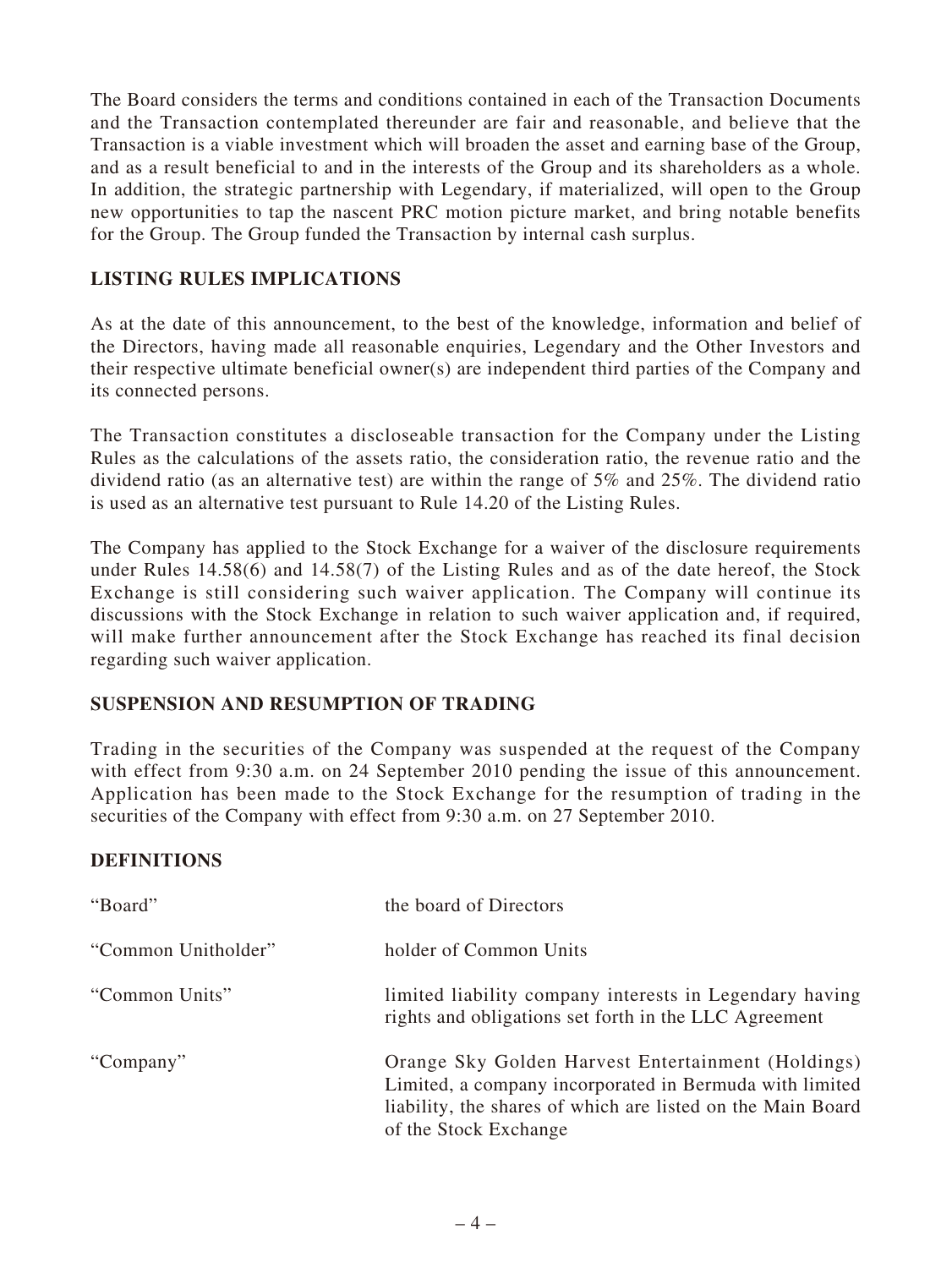| "Consideration"         | USD25 million, the consideration of acquiring the<br><b>Common Units</b>                                                                                |
|-------------------------|---------------------------------------------------------------------------------------------------------------------------------------------------------|
| "Directors"             | the directors of the Company                                                                                                                            |
| "Group"                 | the Company together with its subsidiaries                                                                                                              |
| "Hong Kong"             | Hong Kong Special Administrative Region of the People's<br>Republic of China                                                                            |
| "Legendary"             | Legend Pictures, LLC, a Delaware limited liability<br>company                                                                                           |
| "Listing Rules"         | the Rules Governing the Listing of Securities on The<br>Stock Exchange of Hong Kong Limited                                                             |
| "Other Investors"       | other investors of Legendary who are parties to the<br>Transaction                                                                                      |
| "OSGH (US)"             | OSGH (US) Investment Limited, a company incorporated<br>in the State of Delaware with limited liability and a<br>wholly-owned subsidiary of the Company |
| "PDT"                   | Pacific Daylight Time                                                                                                                                   |
| "PRC"                   | the People's Republic of China                                                                                                                          |
| "Reorganization"        | the reorganization of Legendary contemplated under the<br>Reorganization Agreement                                                                      |
| "Stock Exchange"        | The Stock Exchange of Hong Kong Limited                                                                                                                 |
| "Transaction"           | the transactions contemplated under the Transaction<br>Documents                                                                                        |
| "Transaction Documents" | the P&S Agreement, the Reorganization Agreement and<br>the LLC Agreement                                                                                |
| "USD"                   | United States dollars, the currency of the United States of<br>America                                                                                  |
| $``\%"$                 | per cent.                                                                                                                                               |